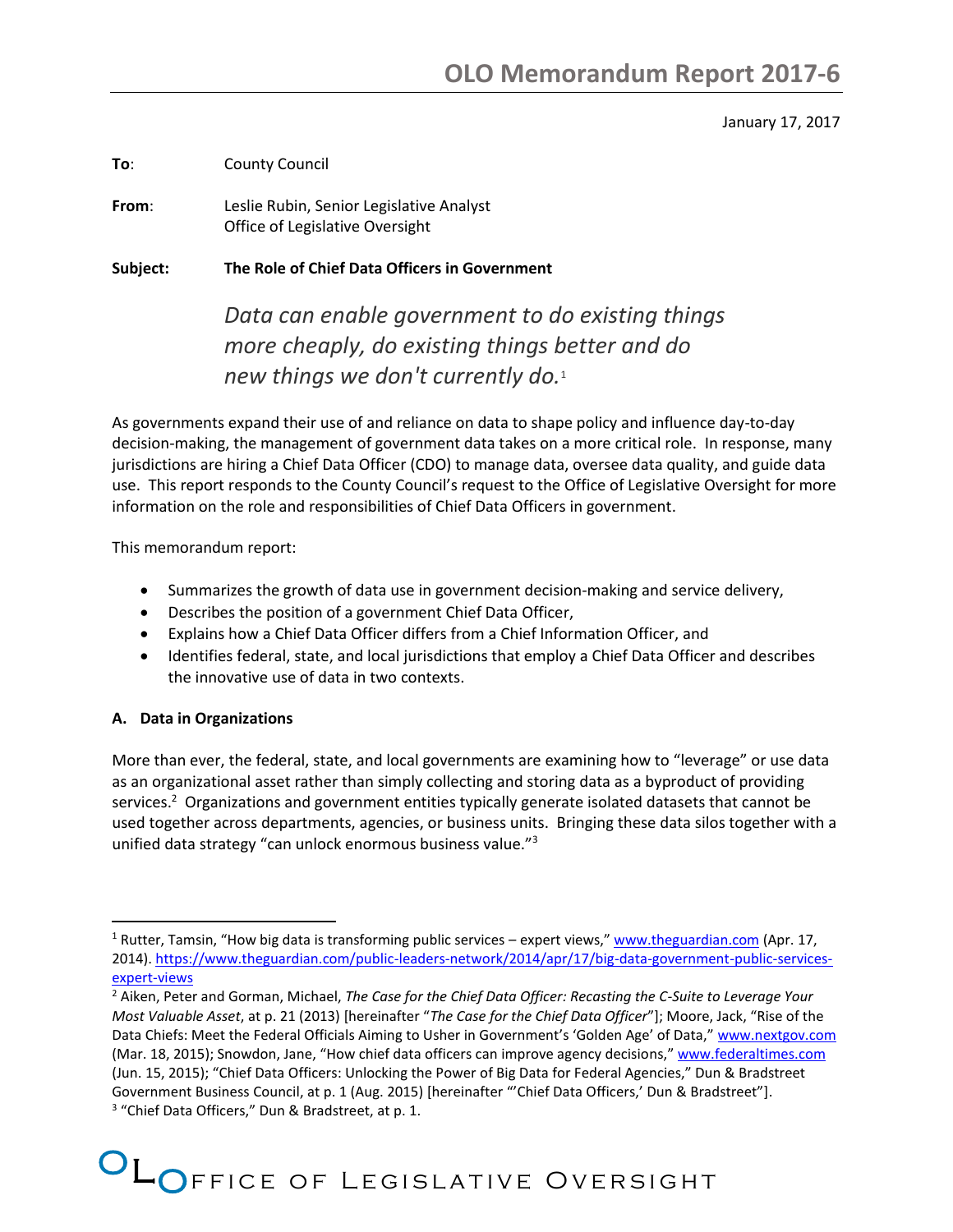Many jurisdictions have developed open data initiatives to make government data publicly available in a way that individuals can access and easily use the data without having to make a request to the government, typically publishing datasets on a public website or "open data portal" and reaching out to the public to solicit input and encourage use of the datasets.<sup>4</sup> Many jurisdictions have developed datasupported online applications and services that let users view and manipulate data and often provide online forums and message boards to allow feedback from people who use the data.

Harnessing the value in data to its fullest potential requires an understanding of what the data are and what they can do. Specialized businesses dedicated to helping public and private clients use open data successfully – such as Open Data Nation<sup>5</sup> and DataKind<sup>6</sup> – have emerged in recent years. This has coincided with an increase in demand for "data scientists" – individuals who bring together knowledge of statistics, analysis, programming, data mining, and communications – who can clean, combine, analyze, and tell a story with large and complex datasets.

Public jurisdictions are discovering that the type of data analysis that companies such as Google, Amazon, LinkedIn, and eBay have been doing for years to connect the dots between seemingly unrelated "things" can enhance the creation of policy and/or delivery of government services (see Section E). Many federal departments and agencies and state and local governments that want to make in-depth data analysis a normal part of government business are hiring a Chief Data Officer.

# **B. What is a Chief Data Officer?**

Peter Aiken, an Associate Professor of Information Systems at Virginia Commonwealth University and nationally-recognized data management authority, describes a Chief Data Officer as an individual in an organization whose sole responsibility is to facilitate using data efficiently in order to further the organization's goals.<sup>7</sup> One report describes the CDO as a "chief data evangelist," referring to the CDO's role in spreading the word throughout an organization about the benefits of using data.<sup>8</sup>

The structure of data management in an organization or government agency can help focus the work of a CDO. "Data management" includes many varied areas<sup>9</sup> such as:

- Data governance ensuring that data is collected accurately and consistently
- Data quality maintaining data accuracy and consistency over its life-cycle
- Data integration combining separate datasets to gain insight from the combined information
- Data mining extracting useful information from large datasets
- Data security protecting data from unauthorized use or dissemination

 $\overline{\phantom{a}}$ 

<sup>&</sup>lt;sup>4</sup> See Montgomery County's open data website at *https://data.montgomerycountymd.gov/*. Dataportals.org identifies 100 government open data websites in the United States. <http://dataportals.org/>

<sup>5</sup> <http://www.opendatanation.com/>

<sup>6</sup> <http://www.datakind.org/>

<sup>7</sup> *The Case for the Chief Data Officer*, at p. xv.

<sup>8</sup> "Chief Data Officers," Dun & Bradstreet, at p. 3.

<sup>&</sup>lt;sup>9</sup> See, e.g., "Chief Data Officers," Dun & Bradstreet, at p. 2; "The Big Debate: Are Chief Data Officers a Tactical or Strategic Force?", Data Digest Online (Apr. 21, 2016) [http://www.datadigestonline.com/2016/04/the-big-debate-are](http://www.datadigestonline.com/2016/04/the-big-debate-are-chief-data-officers.html)[chief-data-officers.html;](http://www.datadigestonline.com/2016/04/the-big-debate-are-chief-data-officers.html) [https://www.icpsr.umich.edu/icpsrweb/content/datamanagement/dmp/elements.html.](https://www.icpsr.umich.edu/icpsrweb/content/datamanagement/dmp/elements.html)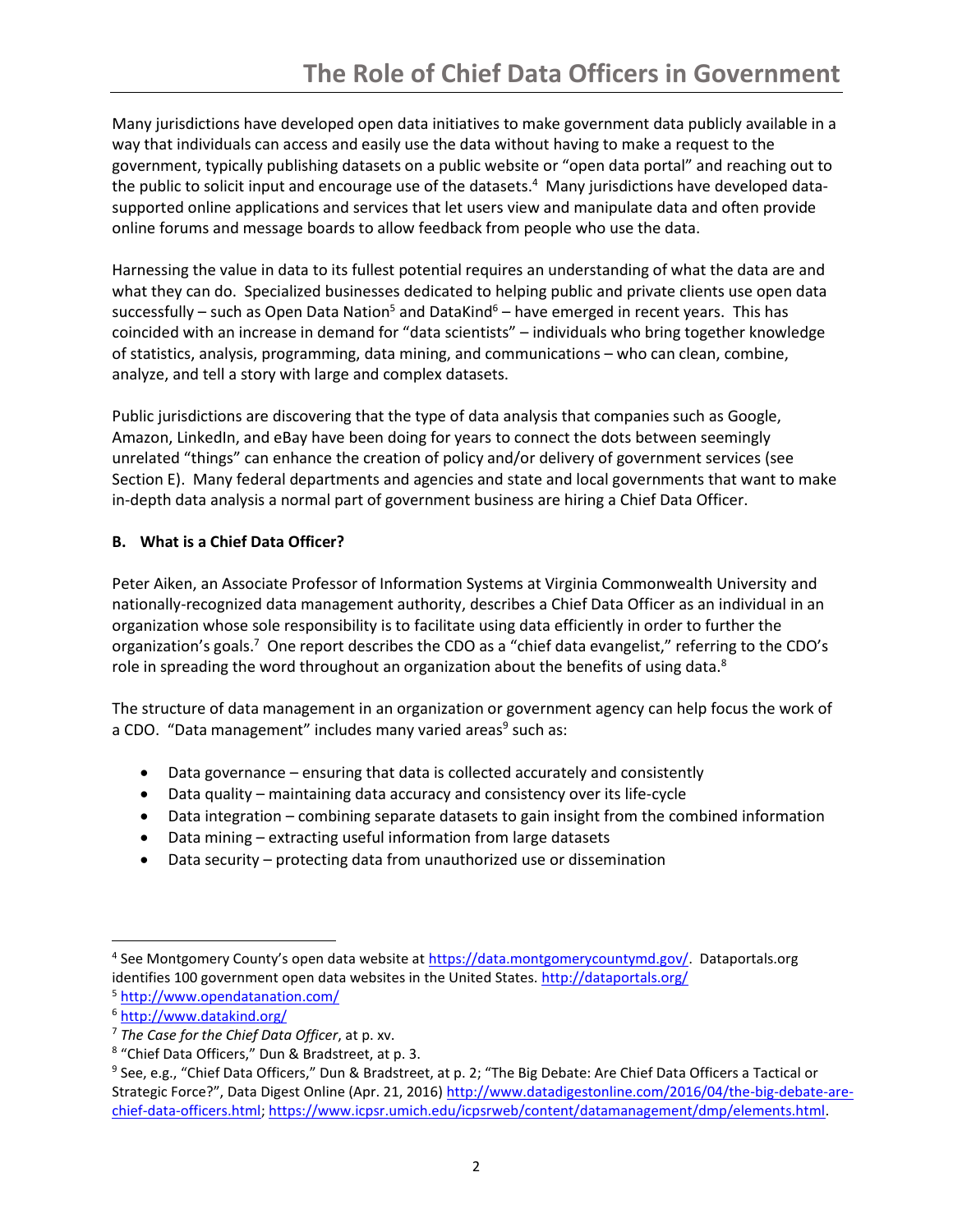Organizations that collect data often have existing procedures or practices related to data governance and data security, regardless of whether they employ a CDO. Data integration and data mining in organizations that collect data are less common and many organizations look to a CDO when they want to expand into those realms of data management.

The primary role of a CDO in an organization at any given time will be determined by an organization's current state of data.<sup>10</sup> Some organizations' data are in a primitive state and cannot be used effectively in their existing forms (data quality). Other organizations clean and combine existing datasets with the goal of extracting useful business information (data integration and mining). Examining the state of data in an organization or jurisdiction can help focus the primary role of a CDO at any given time. The IBM Institute for Business Value's *The Chief Data Officer Playbook* describes three different roles that a CDO can play based on the state of data.<sup>11</sup> The Chief Data Officer Playbook warns, however, that CDOs cannot fulfill all three roles at once.<sup>12</sup>

### **Data Integrators**

*Building a data foundation via technology infrastructure and data governance*

Data integrators focus on implementing a modern and integrated data system in an organization just beginning to explore how to incorporate the use of data in business decision-making – establishing a foundation for the meaningful use of existing data. These CDOs focus on establishing a data governance model to ensure data quality and protection going forward.

### **Business Optimizers**

*Instilling an organizational culture of data-driven decision-making*

In organizations with an established data structure, business optimizers guide an organization's ability to make decisions and optimize business processes using data from the established structure. These CDOs can expand an organization's data assets by bringing in outside data that will enhance the use of existing organizational data and/or can focus on analyzing and using existing data to optimize operations.

### **Market Innovators**

*Seeking innovative, datasupported business models*

Market innovators push the envelope of data acquisition and use – seeking new ways to collect and integrate data from various sources into decision-making. These CDOs often don't focus either on cementing the infrastructure of data or the day-to-day analysis of data. These CDOs think strategically to see where data can eventually take an organization.

## **C. How does a Chief Data Officer differ from a Chief Information Officer?**

Professor Peter Aiken makes a strong case in his book *The Case for the Chief Data Officer: Recasting the C-Suite to Leverage Your Most Valuable Asset* that a Chief Data Officer differs from a Chief Information Officer (CIO).<sup>13</sup> The position of Chief Information Officer stems from the increasing use in business of technology to automate business processes such as billing, payroll, personnel, and inventory. As businesses and governments increased their use of technology, leaders saw the need for an individual to be in charge of technology in the organization - the CIO.<sup>14</sup> Among other responsibilities, CIOs are expected to:

l

<sup>10</sup> *The Chief Data Officer playbook*, IBM Institute for Business Value, at p. 4 (2016).

 $11$  Ibid.

 $12$  Ibid.

<sup>13</sup> *The Case for the Chief Data Officer*, at pp. 6-7.

 $14$  Ibid. at p. 11.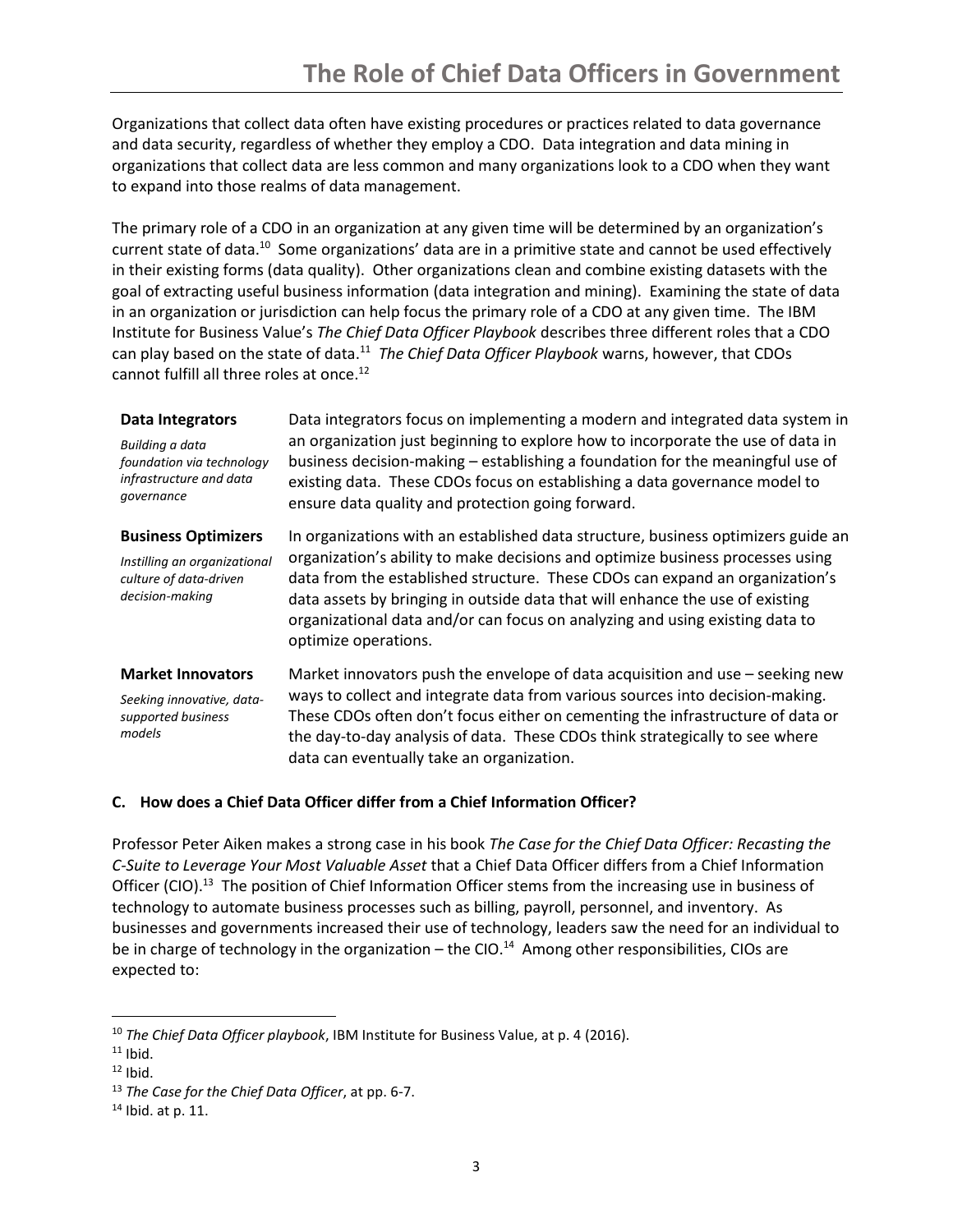- Provide leadership,
- Develop IT infrastructure,
- Understand technology, and
- Lead large organizational changes.

A Chief Data Officer, by comparison, focuses exclusively on leveraging an organization's data to improve the organization – whether it is a business or a government. This includes helping employees see how using data in decision-making can improve their work and outcomes and helping employees incorporate the use of data effectively.<sup>15</sup> While an organization's data generally is captured by and stored in an information technology system, development and oversight of the IT system would fall to a CIO where oversight and use of the data would fall to a CDO.

# **D. Who does a Chief Data Officer report to?**

The decision of who a Chief Data Officer reports to can have a significant impact on whether the CDO position can succeed. Currently, CDOs typically report to one of three types of positions: (1) the Chief Executive Officer/Chief Administrative Officer, (2) the Chief Information Officer, or (3) the head of another functional area, such as a Chief Operating Officer or Chief Financial Officer. Several sources recommend that a CDO report to a CEO (or a CAO in local government) because that structure "emphasizes the strategic value placed on data and reflects an organizational mandate for culture change and innovation."<sup>16</sup> The next table summarizes pros of cons of having a CDO report to different positions.

|                                                          | <b>Pros</b>                                                                                                                     | Cons                                                                                             |
|----------------------------------------------------------|---------------------------------------------------------------------------------------------------------------------------------|--------------------------------------------------------------------------------------------------|
| <b>Chief Executive/</b><br><b>Administrative Officer</b> | High level support empowers CDO<br>$\bullet$<br>CEO/CAO controls/directs data of all<br>$\bullet$<br>business units/departments | Risks power issues between CIO<br>٠<br>and CDO                                                   |
| <b>Chief Information</b><br><b>Officer</b>               | Easy coordination of data<br>٠<br>management, architecture, and IT                                                              | IT does not own data<br>CIOs have a significant number of<br>$\bullet$<br>other responsibilities |
| Other                                                    | Data independence from IT<br>٠                                                                                                  | Less operational effectiveness<br>٠<br>because of loss of IT contact                             |

# **Who Does a CDO Report To? Pros and Cons**

Sources: *The Chief Data Officer playbook*; *The Case for the Chief Data Officer*

# **E. Who has a Chief Data Officer? What do they do?**

One source estimates that there were 250 Chief Data Officers working in business and government by the end of the 2014.<sup>17</sup> In February 2015, the White House named the first national Chief Data Scientist. The work of a Chief Data Officer often is defined by the current state of data in an organization, as described above in Section B. If a jurisdiction needs to organize its data for the first

 $\overline{a}$ 

<sup>15</sup> *The Chief Data Officer playbook*, at p. 14.

<sup>16</sup> Ibid., at p. 9; *The Case for the Chief Data Officer*, at pp. 51-55.

<sup>&</sup>lt;sup>17</sup> Zurier, Steve, "Rise of Chief Data Officers Promises More Open Access to Government," FedTech, (Feb. 23, 2015). <http://www.fedtechmagazine.com/article/2015/02/chief-data-officer-open-government-data>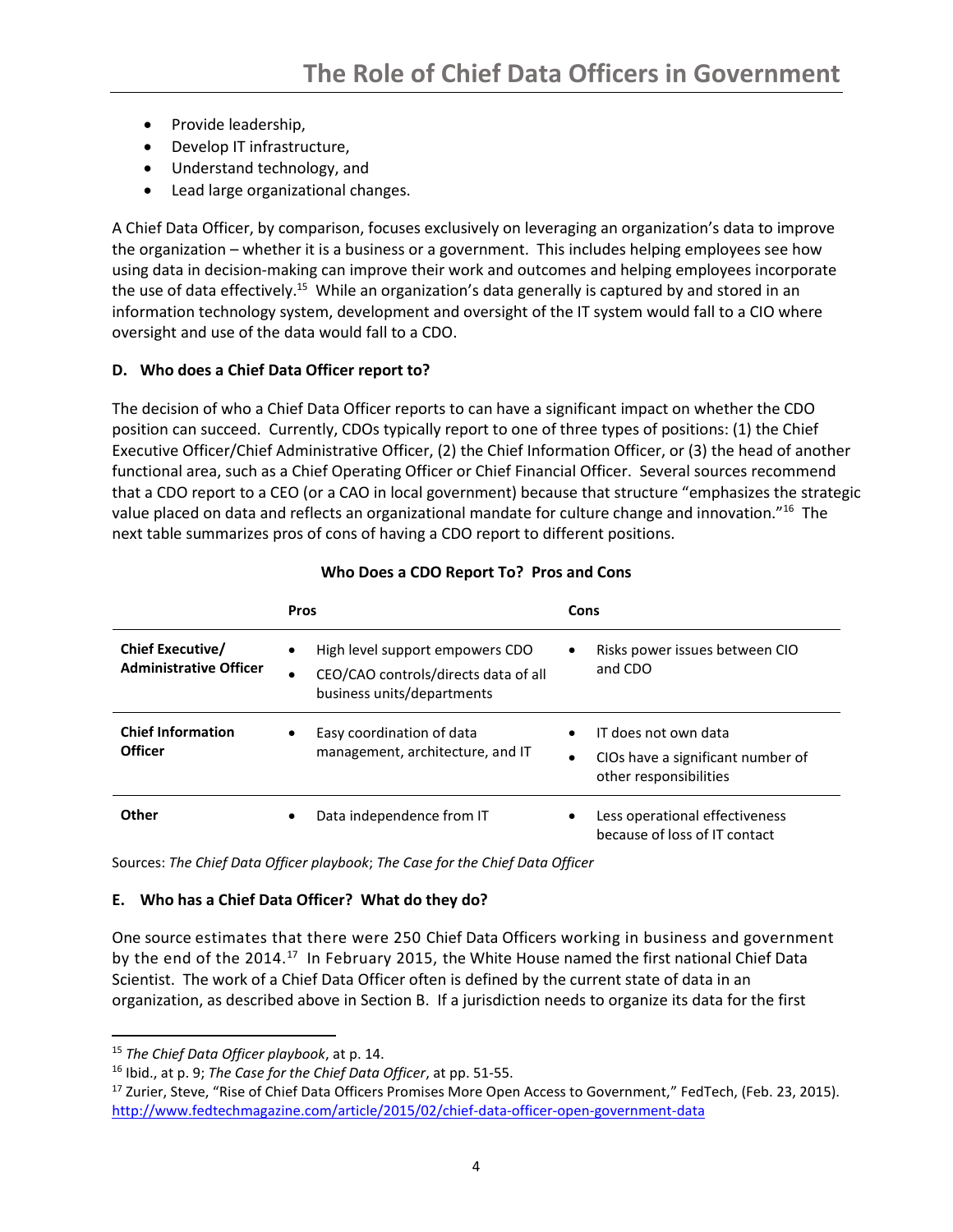time, a CDO may initially focus on data infrastructure and quality. A CDO in a jurisdiction with readily useable data may focus on integrating data into decision-making processes or may look to solve problems with available data.

Below are other examples of federal departments and agencies and local governments that currently have a Chief Data Officer.

| <b>Federal Government Examples</b>           | <b>Local Government Examples</b> |
|----------------------------------------------|----------------------------------|
| Department of Agriculture                    | Allegheny County, Pennsylvania   |
| Department of Commerce                       | Boston, Massachusetts            |
| Department of Health and Human Services      | Chicago, Illinois                |
| - Centers for Medicare and Medicaid Services | Los Angeles, California          |
| - Office of the Inspector General            | New Orleans, Louisiana           |
| Department of Transportation                 | New York, New York               |
| <b>Federal Communications Commission</b>     | Minneapolis, Minnesota           |
| Federal Emergency Management Agency          | New Orleans, Louisiana           |
| Federal Reserve Board                        | Philadelphia, Pennsylvania       |
| <b>General Services Administration</b>       | Pittsburgh, Pennsylvania         |
| National Institutes of Health                | San Diego, California            |
| <b>Nuclear Regulatory Commission</b>         | San Francisco, California        |
| U.S. Agency for International Development    | San Jose, California             |
| U.S. Army                                    | Seattle, Washington              |
|                                              | Washington, D.C.                 |

Source[: http://datasmart.ash.harvard.edu/civic-analytics-network](http://datasmart.ash.harvard.edu/civic-analytics-network)

Several private organizations and academic departments have been established to assist government entities with efforts to maximize public access to and the value of government data. Examples include:

- $\bullet$  The Center for Open Data Enterprise,  $^{18}$
- Data-Smart City Solutions at the Harvard Kennedy School, $19$
- The Civic Analytics Network at the Harvard Kennedy School, $20$
- $\bullet$  What Works Cities,  $21$  and
- The Data Coalition.<sup>22</sup>

 $\overline{\phantom{a}}$ 

<sup>&</sup>lt;sup>18</sup> "The mission of the Center for Open Data Enterprise is to maximize the value of open government data as a public resource, by focusing on data users." <http://opendataenterprise.org/index.html>

<sup>&</sup>lt;sup>19</sup> "Data-Smart City Solutions is working to catalyze adoption of data projects on the local government level by serving as a central resource for cities interested in this emerging field." <http://datasmart.ash.harvard.edu/> <sup>20</sup> "The Ash Center for Democratic Governance and Innovation at Harvard Kennedy School (HKS) has been awarded a two year grant by the Laura and John Arnold Foundation to establish and support a national peer network of urban Chief Data Officers (CDOs). The network will collaborate on shared projects that advance the use of data visualization and predictive analytics in solving important urban problems related to economic opportunity, poverty reduction, and addressing the root causes of social problems of equity and opportunity."<http://datasmart.ash.harvard.edu/civic-analytics-network>

<sup>&</sup>lt;sup>21</sup> "Launched by Bloomberg Philanthropies in April 2015, What Works Cities is a national initiative to help 100 mid-sized American cities enhance their use of data and evidence to improve services, inform local decisionmaking and engage residents." <https://whatworkscities.bloomberg.org/>

<sup>&</sup>lt;sup>22</sup> "The Data Coalition advocates on behalf of the private sector and the public interest for the publication of government information as standardized, machine-readable data." <http://www.datacoalition.org/>